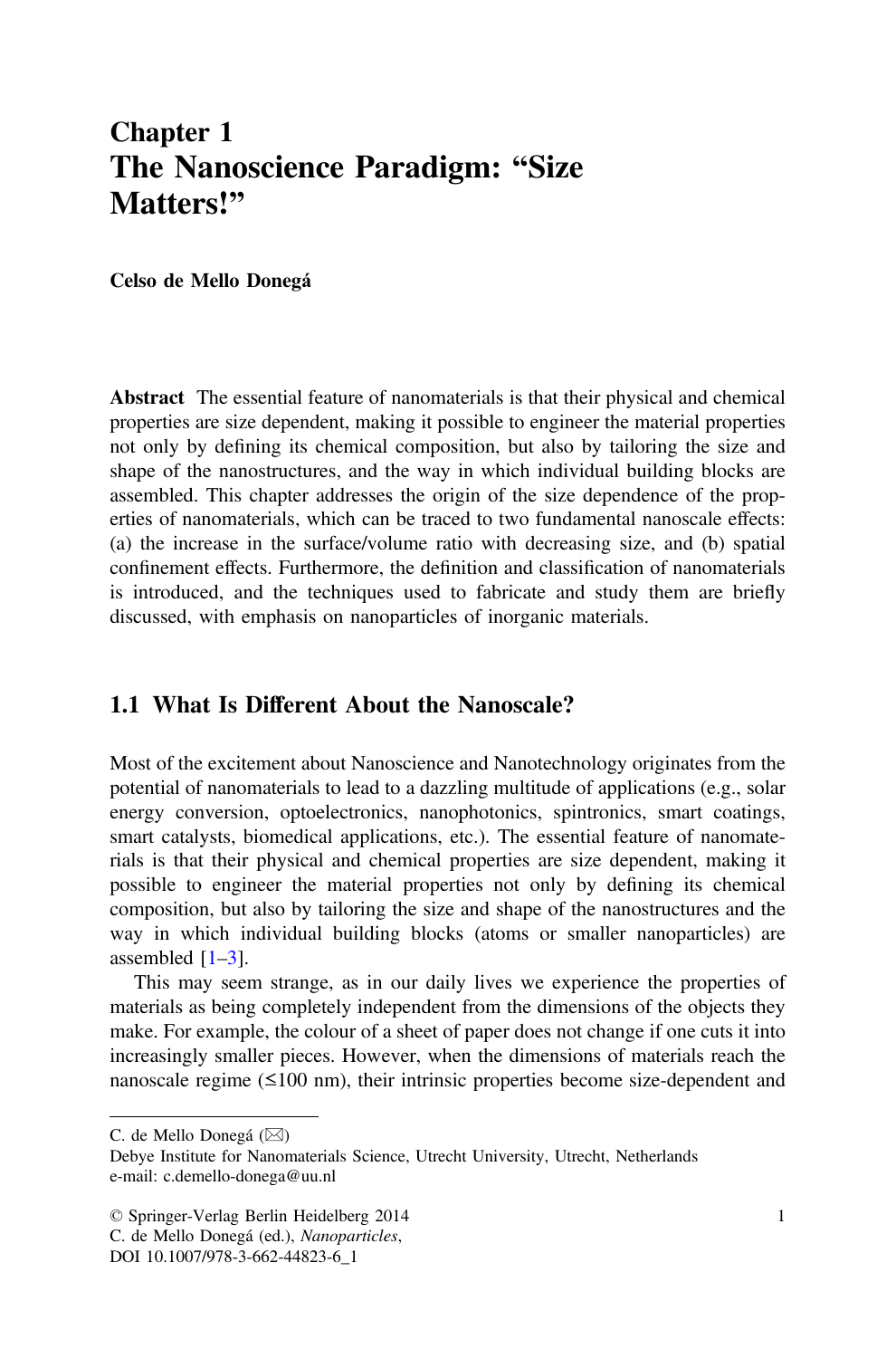<span id="page-1-0"></span>

Fig. 1.1 Colloidal suspensions of gold nanoparticles in water. The nanoparticle diameters are indicated on the flasks (courtesy F.H. Reincke, Utrecht University)

may be strikingly different from those of their macroscopic (bulk) counterparts. This is clearly illustrated in Figs. 1.1 and [1.2](#page-2-0) for two different materials: Gold (a noble metal) and CdSe (a semiconductor with a band-gap of 1.74 eV).

Let us consider the familiar metal Gold in more detail. If we would browse an encyclopaedia (or the internet) for the properties of Gold, we would probably find: "soft and ductile metal with a bright yellow color and luster, melting point 1,337 K, chemically inert…". Strictly speaking, this definition is correct only in first approximation, since those are the properties of bulk Gold. As Fig. 1.1 eloquently demonstrates, Gold nanoparticles (NPs) are actually soluble (or, to be precise, easily form colloidal dispersions in solvents) and, when dispersed into transparent media (like water or glass), give rise to intense colours (orange, red, violet, blue, depending on the NP size). Moreover, gold NPs are chemically active, being very efficient catalysts [[4\]](#page-10-0), and melt at progressively lower temperatures as their size decreases below  $\sim$  50 nm, reaching values as low as 600 K for 3 nm diameter NPs [\[5](#page-10-0)].

The origin of the size dependence of the properties of nanomaterials can be traced to two fundamental nanoscale effects  $[1-3, 5]$  $[1-3, 5]$  $[1-3, 5]$  $[1-3, 5]$  $[1-3, 5]$ : (a) the fraction of surface atoms (i.e., the surface/volume ratio) increases with decreasing size and becomes significantly large in NPs; and (b) the limited dimensions of the NP lead to spatial confinement effects that may affect a variety of different properties. These finite size effects will be discussed in detail in the following two subsections.

# 1.1.1 Finite Size Effects I: Spatial Confinement

Spatial confinement effects are a consequence of the quantum mechanical nature of matter, which is not immediately obvious for macroscopic objects since they consist of a very large number of atoms (for example, a Gold particle as small as 1 μm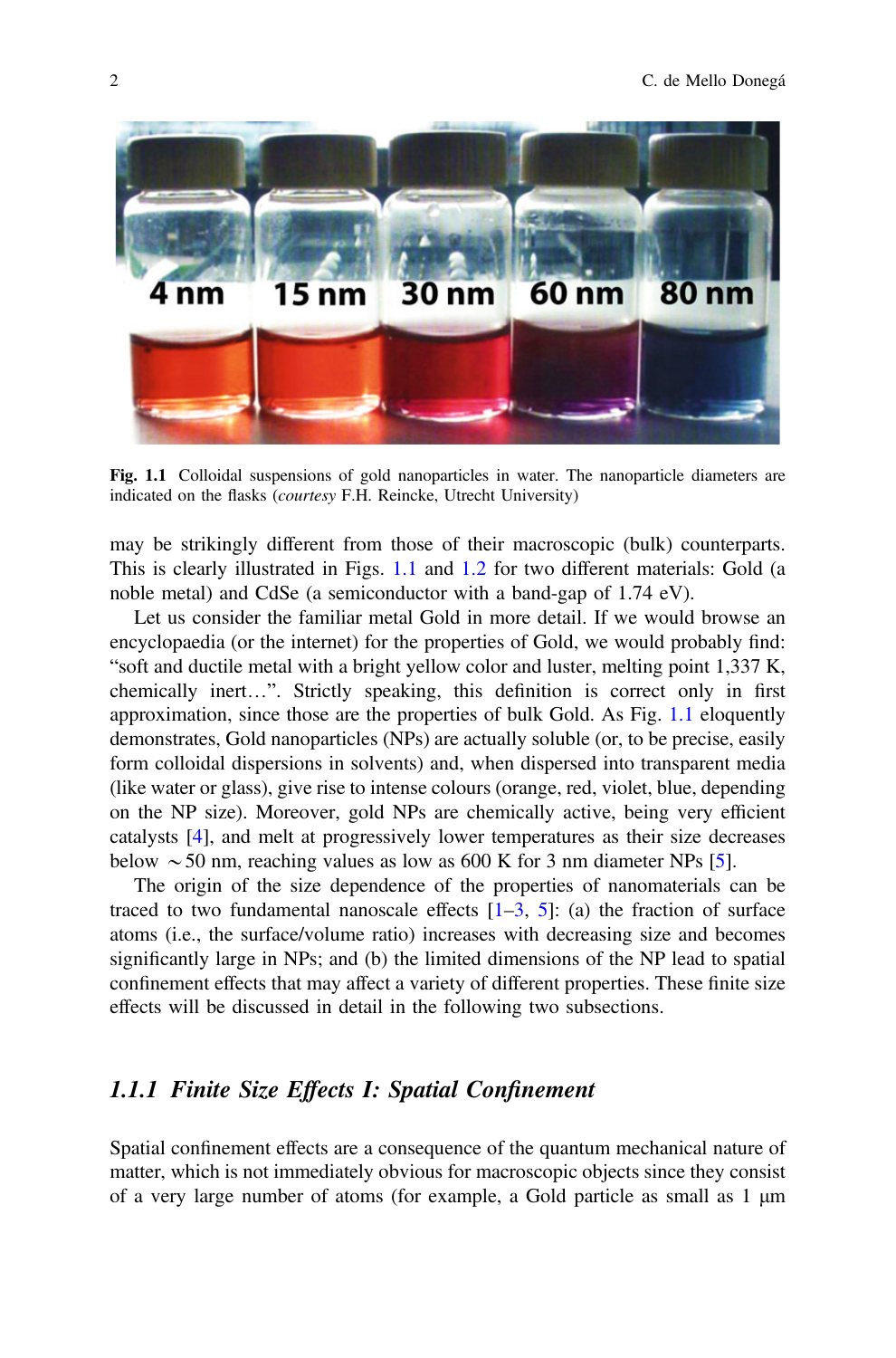<span id="page-2-0"></span>

Fig. 1.2 a Fragment of a bulk CdSe single crystal (scale bar: 1 cm). **b** CdSe nanocrystals with diameters ranging from 2 nm (yellow powder) to 5 nm (red powder). Reprinted with permission from Ref. [\[31\]](#page-11-0). Copyright (1992) Scientific American, Inc. c Colloidal suspensions of CdSe nanocrystals with diameters ranging from 2 nm (extreme left) to 5 nm (extreme right) under ambient light illumination. Reprinted with permission from Ref. [\[32\]](#page-11-0). Copyright (2005) The Chemical Society of Japan. d The same suspensions shown in c, but under UV excitation. Reprinted with permission from Ref. [[32](#page-11-0)]. Copyright (2005) The Chemical Society of Japan

already contains  $\sim 10^{11}$  atoms). However, quantum effects become increasingly important as the size, and consequently the number of atoms, decreases below a certain critical limit. Interestingly, this critical length scale is not the same for different physical properties and different materials, as it depends both on the property under consideration and the exact nature of the chemical bonds in the material. The impact of spatial confinement is thus not the same for different materials and/or different properties. For example, confinement effects on the magnetic properties of NPs will only occur if the NP dimensions are comparable to or smaller than the critical magnetic single domain size of that particular material  $(20-100)$  nm, depending on the material) [\[6](#page-10-0), [7\]](#page-10-0).

The dramatic impact of spatial confinement on the optical properties of NPs is quite evident in Figs. [1.1](#page-1-0) and 1.2 above. In the case of NPs of semiconductors, such as CdSe, the relevant length scale is the exciton Bohr radius  $(a_0)$ , a dimension describing the spatial extension of excitons (i.e., electron-hole pairs) in solids, which ranges from  $\sim$  2 to  $\sim$  50 nm depending on the material [[2\]](#page-10-0). As the size of the semiconductor NP approaches  $a_0$ , confinement begins to affect the exciton wave function, inducing changes in the electronic states that are manifested in an increase of the band-gap energy with decreasing NP size. As a result, the optoelectronic properties of semiconductor NPs become strongly size- and shape-dependent, making it possible to tune the photoluminescence (PL) of semiconductor NPs through a wide spectral window by choosing the composition, size and shape of the NP. This effect is known as quantum confinement, and will be discussed in detail in Chap. [2](http://dx.doi.org/10.1007/978-3-662-44823-6_2).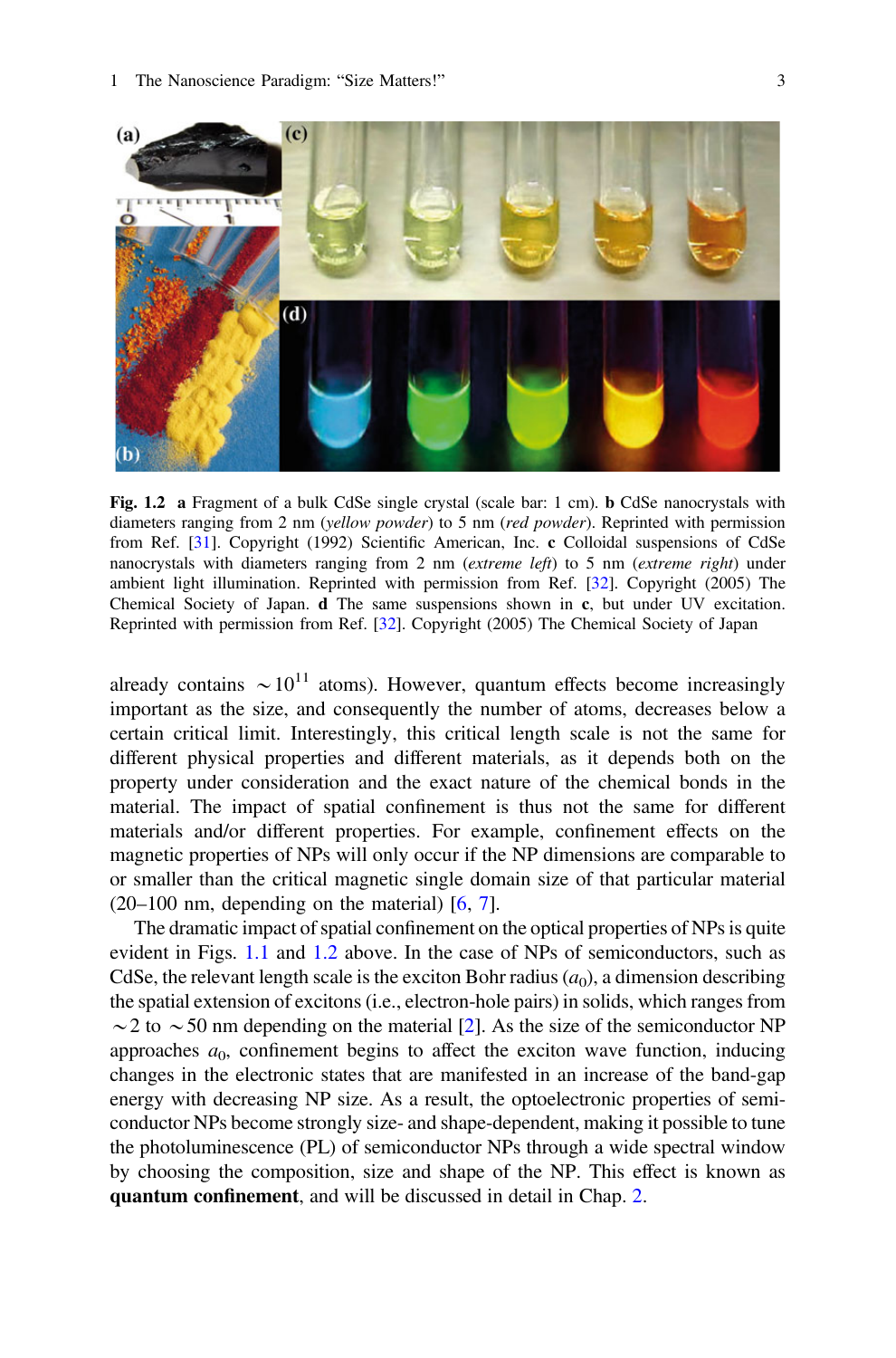

Fig. 1.3 Size dependence of the surface to volume ratio for spherical gold nanoparticles. For clarity, the evolution of the surface/volume ratio for diameters larger than 50 nm is not shown, since it decreases very slowly, reaching 2 % for 100 nm NPs and 0.8 % for 200 nm NPs. The calculations are based on the assumption that the nanoparticles are perfect spheres, regardless of the size. However, one should keep in mind that real nanoparticles are facetted and therefore can only in first approximation be described as spherical. A model for a 2 nm diameter gold NP (surface/volume ratio =  $60\%$ ) is shown at the extreme right of the figure. The cartoons at the centre and upper left show two-dimensional representations of NPs with surface/volume ratios equal to 50 and 86 %, respectively

In contrast, optical excitations in metals do not create excitons, but instead induce collective oscillations of the free electrons, which are known as plasmon resonances. Therefore, in the case of a metal the relevant length scale to observe spatial confinement effects on optical properties is the free electron mean free path, which in gold is  $\sim$  50 nm [[5\]](#page-10-0). Size effects on the plasmon resonance of metals will be addressed in Chap. [3.](http://dx.doi.org/10.1007/978-3-662-44823-6_3)

#### 1.1.2 Finite Size Effects II: Scaling

As the NP size decreases, the number of atoms is gradually reduced (e.g.,  $1 \times 10^7$ ,  $1 \times 10^4$ , and 100, for NP diameters of 100, 10, and 2 nm, respectively), while the fraction of atoms located at the surface increases (Fig. [1](#page-10-0).[3](#page-10-0))  $[1-3]$ . This is essentially a scaling effect, since the surface to volume ratio of any object increases as its size decreases. For example, the surface of a sphere scales with the square of its radius  $r$ , while its volume scales with  $r^3$ . Since the total number of atoms in the NP scales linearly with the volume, the fraction of atoms located at the surface of a spherical NP scales with the inverse of its radius.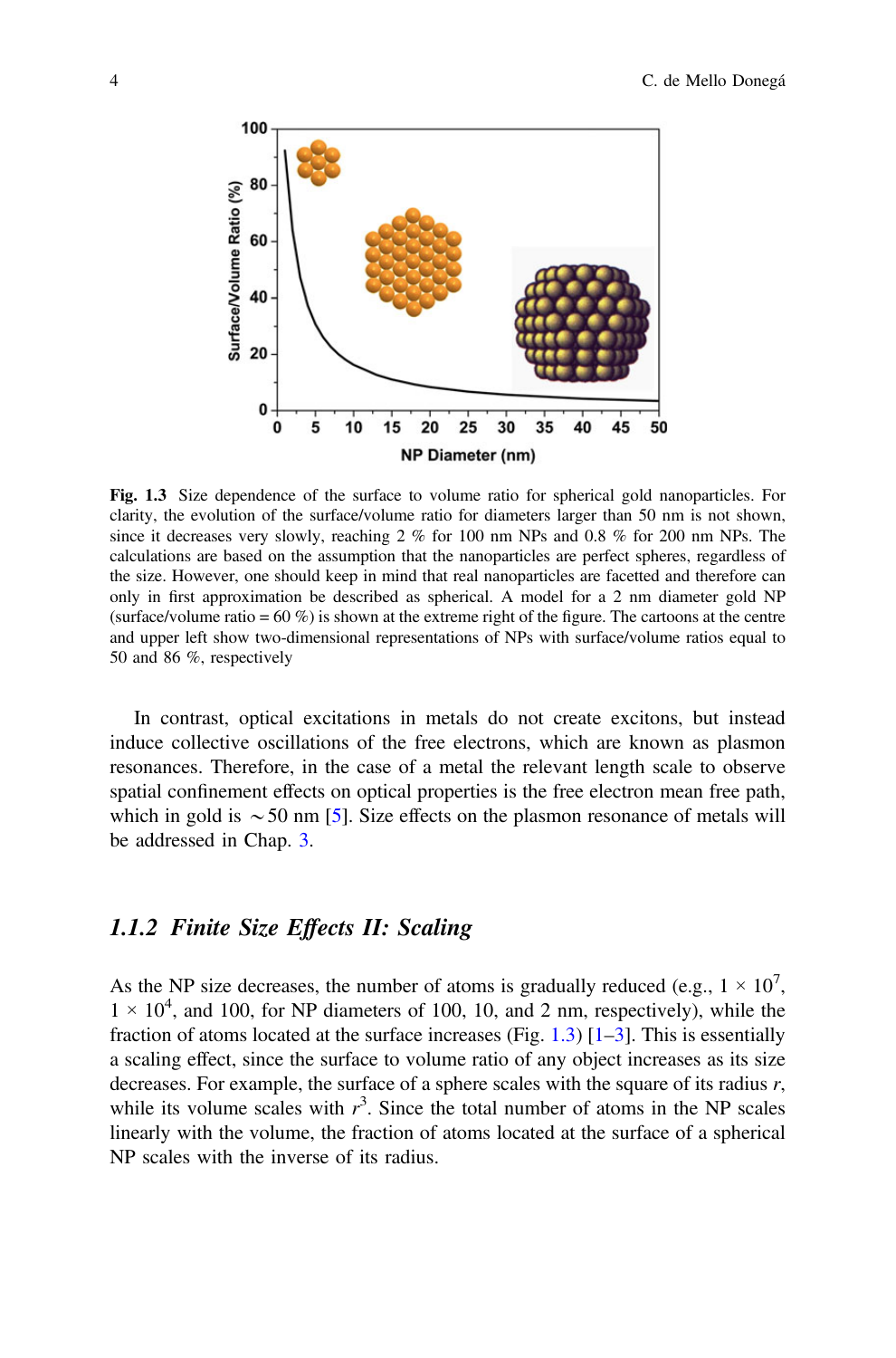<span id="page-4-0"></span>The increase in the surface to volume ratio has a dramatic impact on several properties, since surface atoms are significantly different from those in the interior of the particle, as they have fewer neighbours and thus possess unsatisfied chemical bonds (i.e., dangling bonds). As a result, surface atoms have a higher free energy, higher reactivity, and increased mobility. Consequently, as the NP size gradually decreases, the contribution of the surface atoms to the total free energy and the properties of the NP progressively increases, causing a number of properties to change: melting and evaporation temperature decrease, and the reactivity, elasticity and plasticity increase. Moreover, this also increases the ability of the NPs to form stable colloidal dispersions, either by charge or steric stabilization. This has important consequences, one of them being that the NP becomes easily dispersible in solvents (Figs. [1.1](#page-1-0) and [1.2](#page-2-0) above), making fabrication and processing in solution possible.

The larger surface contribution may also lead to changes in interatomic spacings (either contraction or expansion) and bond angles, which may eventually stabilize crystal structures that are metastable for the bulk counterparts, or even lead to global structural reconstruction. It should also be noted that the dangling orbitals at the surface of a semiconductor NP give rise to energy levels within the band-gap [\[1](#page-10-0)]. As will be discussed in Chap. [2](http://dx.doi.org/10.1007/978-3-662-44823-6_2), this is detrimental to the photoluminescence quantum yield of the NP, because it favours non-radiative recombination of the exciton. For these reasons, it is essential to eliminate dangling bonds from the surface of semiconductor NPs, a process known as **surface passivation**. This can be achieved either by overgrowing a shell of a wider band gap semiconductor or by coating the surface with suitable organic ligands (see Chap. [6](http://dx.doi.org/10.1007/978-3-662-44823-6_6) for details).

#### 1.2 Nanomaterials: Definition and Classification

### 1.2.1 What Are Nanomaterials?

The answer to this seemingly trivial question has been elusive for years, and it is only recently that scientists and other stakeholders (policy makers, funding agencies, etc.) reached a consensus on a general definition. The US National Nanotechnology Initiative (NNI) proposed in 2004 the following definition of Nanomaterials: "materials with dimensions of roughly 1–100 nm, where unique phenomena enable novel applications" [\[8](#page-10-0)]. A more specific definition was drafted by the European Commission (EC) in 2011: "Nanomaterial" means a natural, incidental or manufactured material containing particles, in an unbound state or as an aggregate or as an agglomerate and where, for 50 % or more of the particles in the number size distribution, one or more external dimensions is in the size range 1–100 nm"; and/or "has internal or surface structures in one or more dimensions in the size range 1–100 nm"; and/or "has a specific surface area by volume greater than 60 m<sup>2</sup> cm<sup>-3</sup>, excluding materials consisting of particles with a size smaller than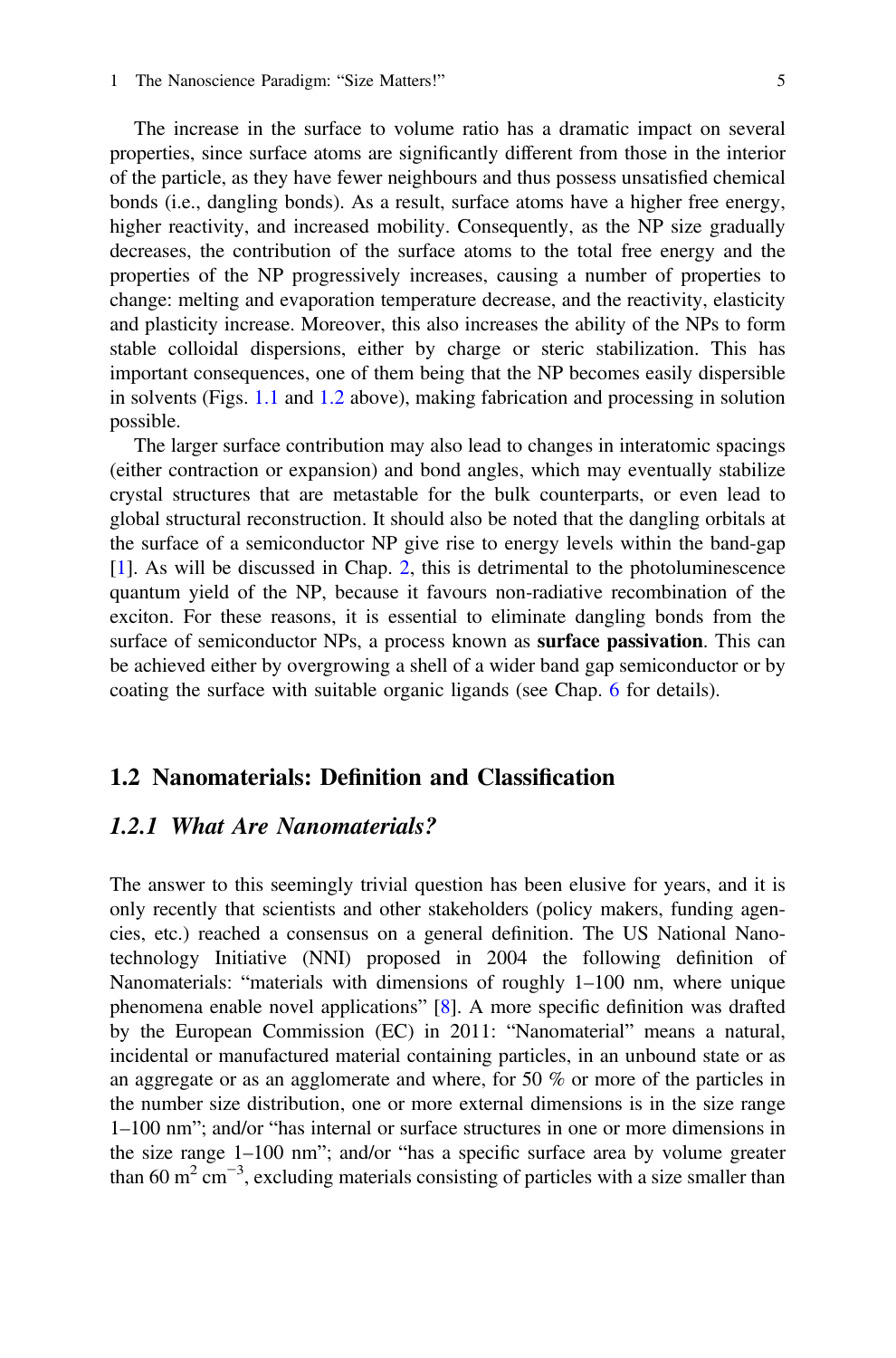1 nm" [\[9](#page-10-0)]. The EC definition may sound too elaborated and finicky, while the one proposed by the US-NNI is somewhat vague, but they both highlight an essential aspect of nanomaterials: "Size does matter, but only if it changes an intrinsic material property". In other words, nanoscale size is a necessary but not sufficient condition. Basically, as clearly demonstrated in Sect. [1.1](#page-0-0). above, the critical length scale defining the boundary between the "mesoscale" (i.e., the size range between macro- and nanoscale) and the "nanoscale" domains is not the same for different materials and/or different properties. Consequently, a meaningful and precise definition of "Nanomaterials" must take both aspects into account: "Nanomaterials are materials having at least one characteristic length scale in the range 1–100 nm, and with at least one property being considerably different from that of the bulk counterpart as a result of the nanoscale dimensions".

#### 1.2.2 Types of Nanomaterials

The definition above (Sect. [1.2.1\)](#page-4-0) implies that Nanomaterials encompass a wide variety of different compounds and comprise many different categories. For instance, proteins, enzymes and DNA also fulfil the requirements mentioned above, and are therefore often referred to as bionanomaterials. This chapter (and the remainder of this book) deals only with inorganic nanomaterials, including carbon nanomaterials (viz., carbon nanotubes and nanostructured carbon materials, Chap. [4\)](http://dx.doi.org/10.1007/978-3-662-44823-6_4). Nanomaterials can also be larger objects that contain nanoscale structures, either internally or on their surfaces. These materials are typically referred to as nanostructured materials. An interesting example of nanostructured materials is provided by nanoporous materials [\[10](#page-10-0)]. In this case, the dimensions of the material body itself are much larger than 100 nm, but its pores are on the nanoscale. Nanoporous materials are addressed in detail in Chap. [4](http://dx.doi.org/10.1007/978-3-662-44823-6_4).

The concept of **dimensionality** is very useful in the classification of nanomaterials: zero-dimensional (0-D) nanomaterials are smaller than 100 nm in all directions (e.g., **nanoparticles, nanopores**), while **one-dimensional** (1-D) nanomaterials are smaller than 100 nm in 2 directions only (e.g., nanorods, nanowires, nanotubes), and two-dimensional (2-D) nanomaterials are smaller than 100 nm only in the thickness direction (e.g., thin films, nanoplates). However, one should keep in mind that, as discussed above (Sect.  $1.1$ ), the critical length scale is not necessarily 100 nm, as it depends on the material and property under consideration. For example, a CdSe nanoparticle of 50 nm in diameter will nevertheless be bulk-like (i.e., three-dimensional) from the point of view of the exciton, since the exciton Bohr radius of CdSe is only 3.5 nm (see Chap. [2](http://dx.doi.org/10.1007/978-3-662-44823-6_6) for details).

This book deals primarily with nanoparticles. Nanoparticles may be freestanding (both in colloidal suspension or as dry powders), supported on substrates, or embedded within a macroscopic matrix of a different material. Colloidal nanoparticles are addressed in detail in Chap. [6.](http://dx.doi.org/10.1007/978-3-662-44823-6_6) It should be noted that not all colloidal particles are nanomaterials, since colloids span the size range from 1 nm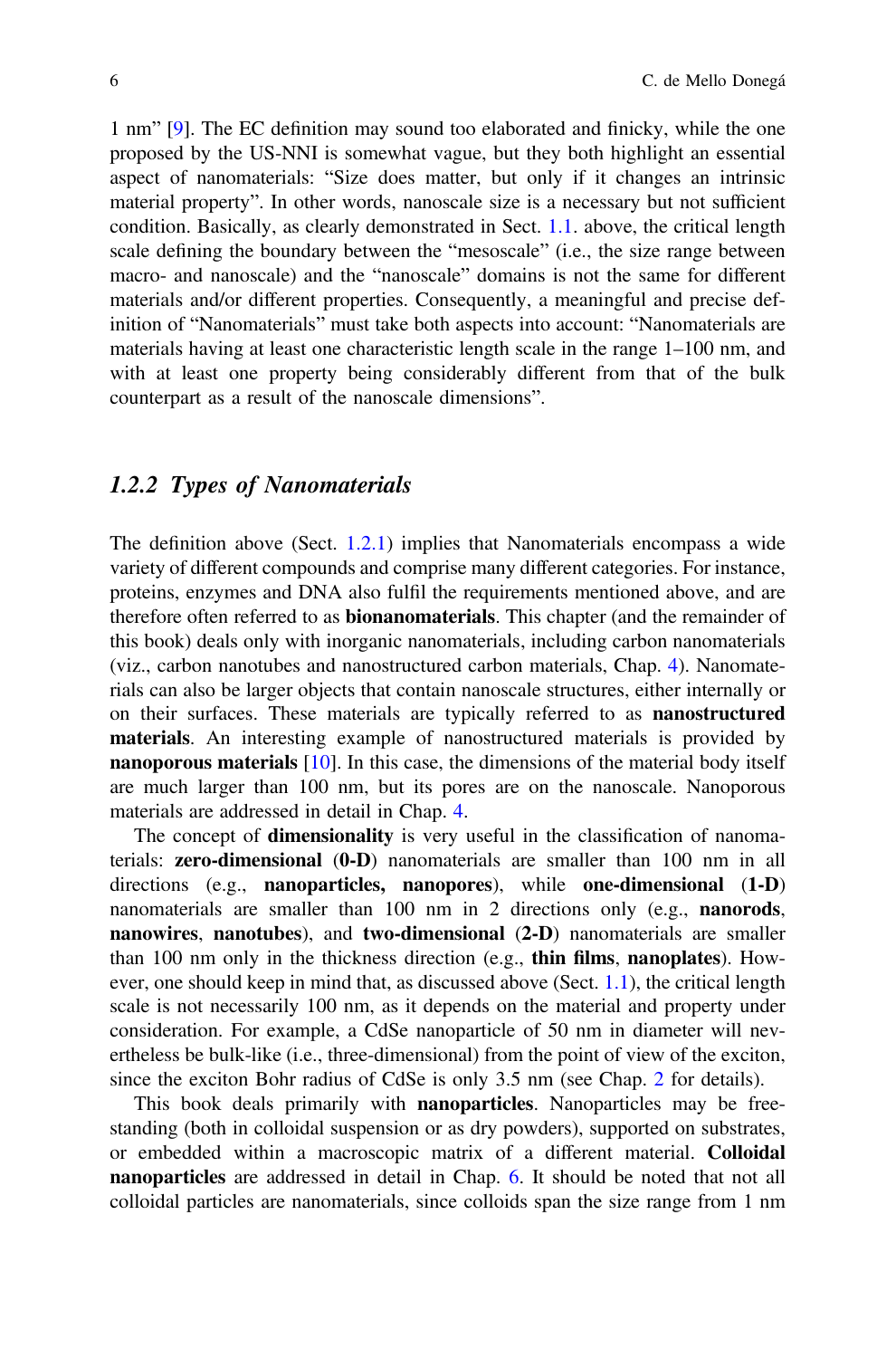to 1  $\mu$ m [[11\]](#page-10-0). Therefore, colloidal nanoparticles are often referred to as "nanocolloids". Supported nanoparticles are discussed in Chap. [5](http://dx.doi.org/10.1007/978-3-662-44823-6_5). Optical applications often require that the nanoparticle be embedded into a transparent matrix (e.g., polymer or glass), forming a nanocomposite [[12\]](#page-10-0). Colloidal nanoparticles can also be used as building blocks for **nanoparticle solids or superlattices**  $[13–15]$  $[13–15]$  $[13–15]$  $[13–15]$ , which are very promising for applications requiring thin-films [[16\]](#page-11-0).

#### 1.3 The Nanoscale Tool Box

#### 1.3.1 Techniques to Make Nanoparticles

Nanomaterials can be made using a wide variety of methods, which can be clas-sified in two broad categories [\[17](#page-11-0)]:

- (a) Top-down processes, in which material is removed from a larger scale object to create nanostructures (e.g., lithography, either using electron beams, ion beams or X-rays). Lithography is heavily used in the semiconductor processing industry to fabricate integrated circuits and optoelectronic components. Alternatively, the material can broken down into subsequently smaller particles, until the nanoscale is reached (high-energy ball milling). This process is widely used to fabricate nanomaterials in the form of powders.
- (b) Bottom-up processes, in which building blocks (atoms, molecules) are assembled together into progressively larger structures until the nanoscale is reached. Bottom-up processes can be carried out in numerous ways, yielding a wealth of different nanomaterials [[17,](#page-11-0) [18\]](#page-11-0). A brief overview of some of the more common methods is presented below. For details the reader will be referred to the literature or subsequent chapters.

#### 1.3.1.1 Bottom-up Approaches to Nanomaterials

Vapour phase deposition methods can be classified as physical vapor deposition (PVD) or chemical vapor deposition (CVD), and are widely used to fabricate thinfilms, multilayers, nanotubes, or nanoparticles (either freestanding as powders or embedded into films of another material) [\[17](#page-11-0)]. CVD involves the reaction or thermal decomposition of gas phase species (precursors) at high temperatures  $(500-1,000 \degree C)$  followed by deposition on a substrate. A very important variation of this technique is the so-called Molecular Beam Epitaxy (MBE), in which the precursors are deposited directly on the substrate, allowing epitaxial, single atomic layers to be grown. Atomic layers can be sequentially grown on top of each other yielding thin-films with thicknesses that can be controlled with atomic precision. Depending on the nature of the precursor, this technique can also be termed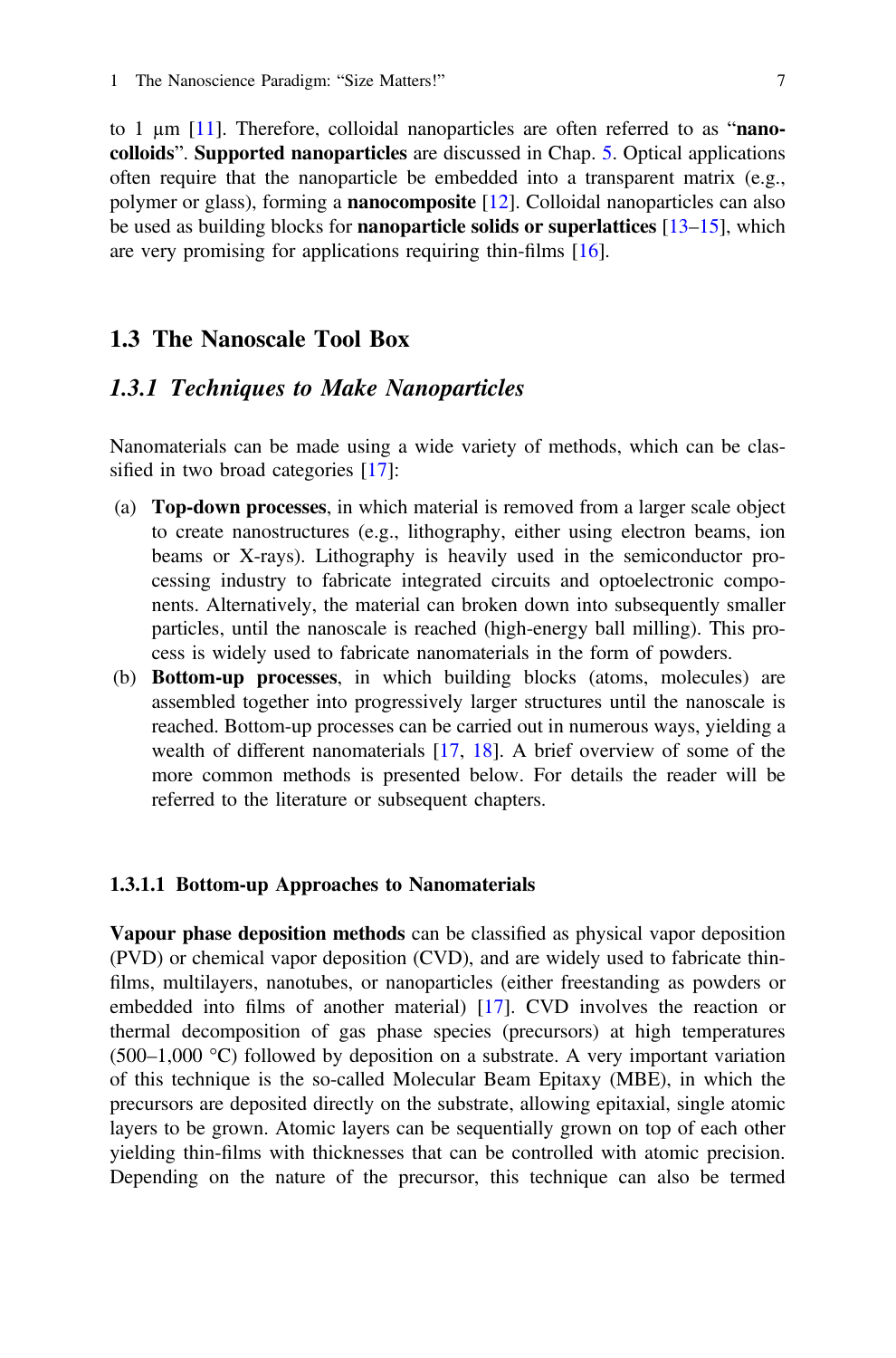Chemical Beam Epitaxy (CBE), Metallorganic MBE (MOMBE) or Metallorganic CVD (MOCVD). MOCVD is used extensively to fabricate thin-films of compound semiconductors (e.g., AlGaAs). The chemical composition of subsequent layers can be changed, enabling the fabrication of complex multicomponent nanostructured thin-films, in which a smaller band-gap semiconductor is sandwiched between wider band-gap semiconductors, yielding a 2D-confined system (i.e., a quantum well) (see Chap. [2](http://dx.doi.org/10.1007/978-3-662-44823-6_2) for details), that can be readily integrated into devices (e.g., a quantum well laser). The technique can also be used to grow 0D-confined semiconductor nanoparticles (i.e., quantum dots, see Chap. [2](http://dx.doi.org/10.1007/978-3-662-44823-6_2) for details) embedded in a matrix of a wider band gap semiconductor, by using conditions that promote the Stranski-Krastanow growth mode [[19\]](#page-11-0).

The Vapor-Liquid-Solid (VLS) method is widely used to grow semiconductor (e.g., Si, GaAs, etc.) nanowires on substrates [\[20](#page-11-0)]. In this process, metal (e.g., Au) nanoparticles are deposited on a substrate and heated above the eutectic temperature for the metal-semiconductor system of choice, in the presence of a vapor-phase source of the semiconductor, resulting in a liquid droplet of the metal-semiconductor alloy. The continued feeding of the semiconductor into the liquid droplet supersaturates the eutectic, leading to the nucleation and growth of the solid semiconductor at the solid-liquid interface. This results in the growth of a nanowire with the alloy droplet on its top.

Liquid-phase methods make use of chemical precipitation reactions in solution [\[17](#page-11-0), [18\]](#page-11-0), and can be divided in:

(a) Colloidal Methods. These methods rely on chemical reactions that lead to the nucleation and growth of nanoparticles (NPs) within a solvent, forming a colloidal sol. This process will be discussed in detail in Chap. [6](http://dx.doi.org/10.1007/978-3-662-44823-6_6). Colloidal methods are relatively inexpensive, facile and scalable. They are also highly versatile, and can be used to make nanoparticles of a plethora of different compositions: single compounds (metals, e.g. Au, semiconductors, e.g. CdSe, or insulators, e.g.  $SiO_2$ ) [[1,](#page-10-0) [5\]](#page-10-0), alloys (e.g., FePt,  $Cd_{1-x}Zn_xS$ ) [\[1](#page-10-0)], doped materials (e.g., ZnSe:Mn,  $NaYF_4:Yb,Er$ ) [[21](#page-11-0)–[24\]](#page-11-0), or combinations of two (or more) different materials joined by one or more interfaces in the same nanoparticle (i.e., heteronanocrystals, e.g., a CdSe core surrounded by a ZnS shell) [[1\]](#page-10-0) (see Chap. [6](http://dx.doi.org/10.1007/978-3-662-44823-6_6) for details).

It should be noted that the size and shape control offered by colloidal techniques are unmatched by epitaxial techniques (such as MBE and MOCVD), which typically yield nanostructures in the weak quantum confinement regime, owing to their relatively large lateral dimensions (> 10 nm). Moreover, colloidal NPs can easily be subjected to post-synthesis procedures, such as size-selection and surface functionalization (see Chap. [6](http://dx.doi.org/10.1007/978-3-662-44823-6_6) for details). They can also be solution-processed into **nanocomposites** with polymers  $[12]$  $[12]$ , either by dissolving the NPs and polymers in a common solvent and subsequently drying out the mixture (ex situ method), or by carrying out the polymerization reaction in the presence of the NPs (in situ method). These nanocomposites are promising materials for devices that require optically active waveguides, such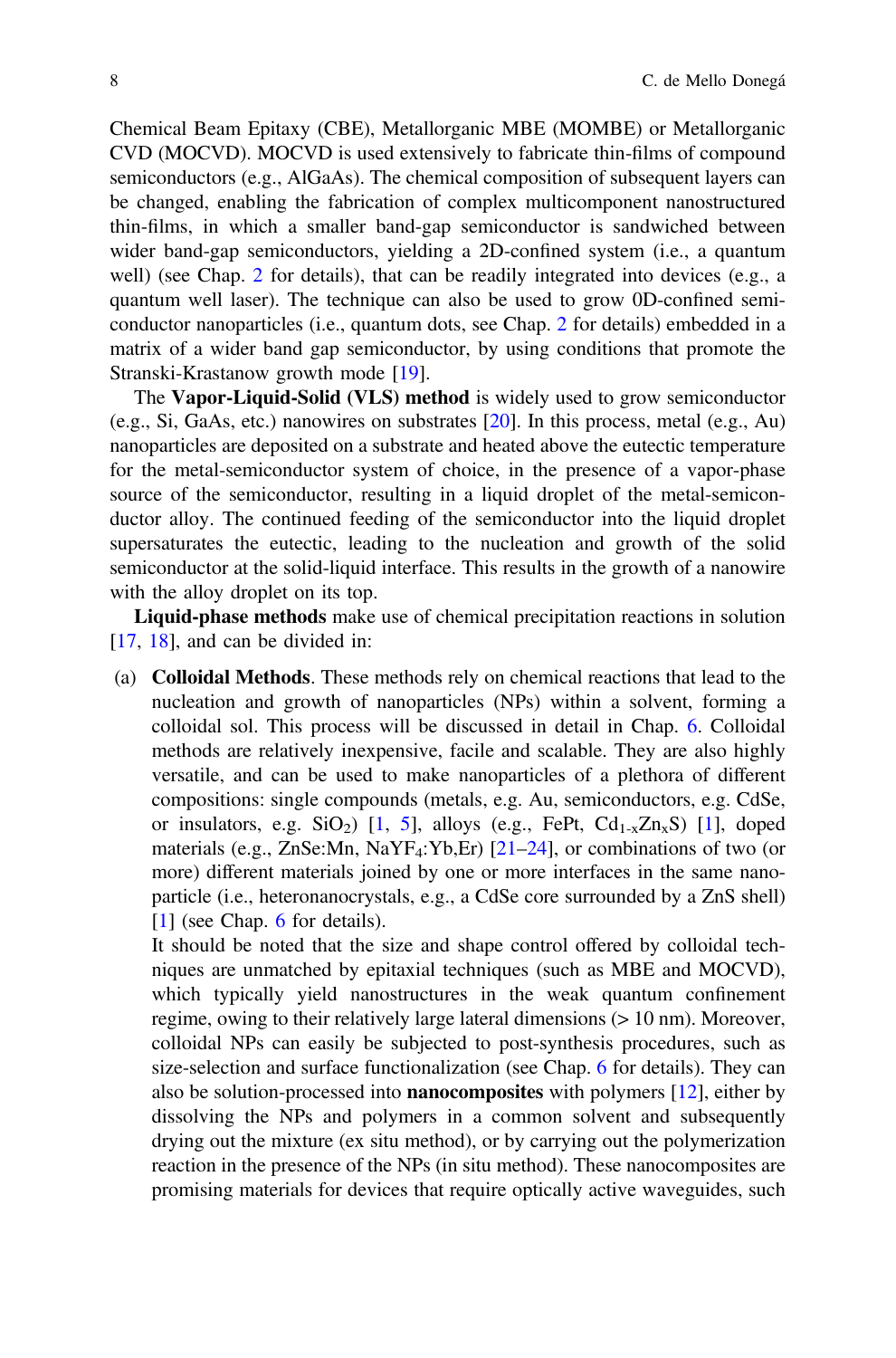as luminescent solar concentrators [\[25](#page-11-0), [26\]](#page-11-0), or optical switches [\[27](#page-11-0)]. Another attractive feature of colloidal NPs is that they can be used as building blocks for NP thin-films, either by directly depositing the colloidal NPs onto a substrate and evaporating the solvent, or by allowing the NPs to self-assemble into long-range ordered superlattices at air-liquid interfaces and subsequently transferring the superstructure to a suitable substrate  $[13-15, 28]$  $[13-15, 28]$  $[13-15, 28]$  $[13-15, 28]$  $[13-15, 28]$  $[13-15, 28]$ . These superstructures are also referred to as NP arrays, NP solids, artificial solids or metametarials [\[13](#page-10-0)–[15](#page-11-0)]. Under certain conditions the NPs may also selfassemble into ordered three-dimensional superstructures known as supercrystals. NP thin-films hold imense promise for a variety of optoelectronic devices, such as light emitting devices, solar cells, photodiodes, photoconductors and field-effect transistors [\[16](#page-11-0)].

- (b) Sol-gel methods [[17,](#page-11-0) [18\]](#page-11-0). In this case the metal precursors undergo hydrolysis and condensation reactions, forming colloidal sols that subsequently aggregate into a wet porous network (gel). Upon aging the gel undergoes a process of densification (syneresis) through which the pores contract and expel the solvent. The gels can then be dried yielding a nanoporous structure (xerogel or aerogel). Alternatively the dried gel can be thermally treated to yield a glass monolith. Sol-gel methods are also widely used to fabricate nanopowders, thin (50–500 nm) films, fibers, and also nanocomposites, if NPs are dispersed in the reaction medium prior to the onset of the hydrolisis reaction.
- (c) Templated growth. Liquid-phase growth can also be carried out inside templating or confining structures, which yield supported NPs. These methods will be discussed in detail in Chap. [5.](http://dx.doi.org/10.1007/978-3-662-44823-6_5)

#### 1.3.2 Techniques to Study Nanoparticles

The multi- and cross-disciplinary character of Nanoscience is also reflected in the multitude of techniques that are required to unravel and understand the properties of nanomaterials [\[1](#page-10-0)]. Given the extent of the subject, we will provide below only a brief overview of the essential techniques to study nanoparticles (NPs). For a more comprehensive treatment the interested reader will be referred to the literature or subsequent chapters.

Size, shape and crystal structure. Transmission Electron Microscopy (TEM) and High-Resolution TEM (HRTEM) are indispensable tools for the characterization of the size and shape of NPs. HRTEM may also yield information about the crystal structure and chemical composition of single NPs when associated to electron diffraction analysis and energy-dispersive X-ray spectroscopy (EDS), respectively. Electron microscopy techniques are addressed in detail in Chap. [7](http://dx.doi.org/10.1007/978-3-662-44823-6_7). X-Ray diffraction (XRD) can be used to determine the crystal structure of nanomaterials and may also yield information about the NP size (finite size effects lead to peak broadening in the XRD pattern).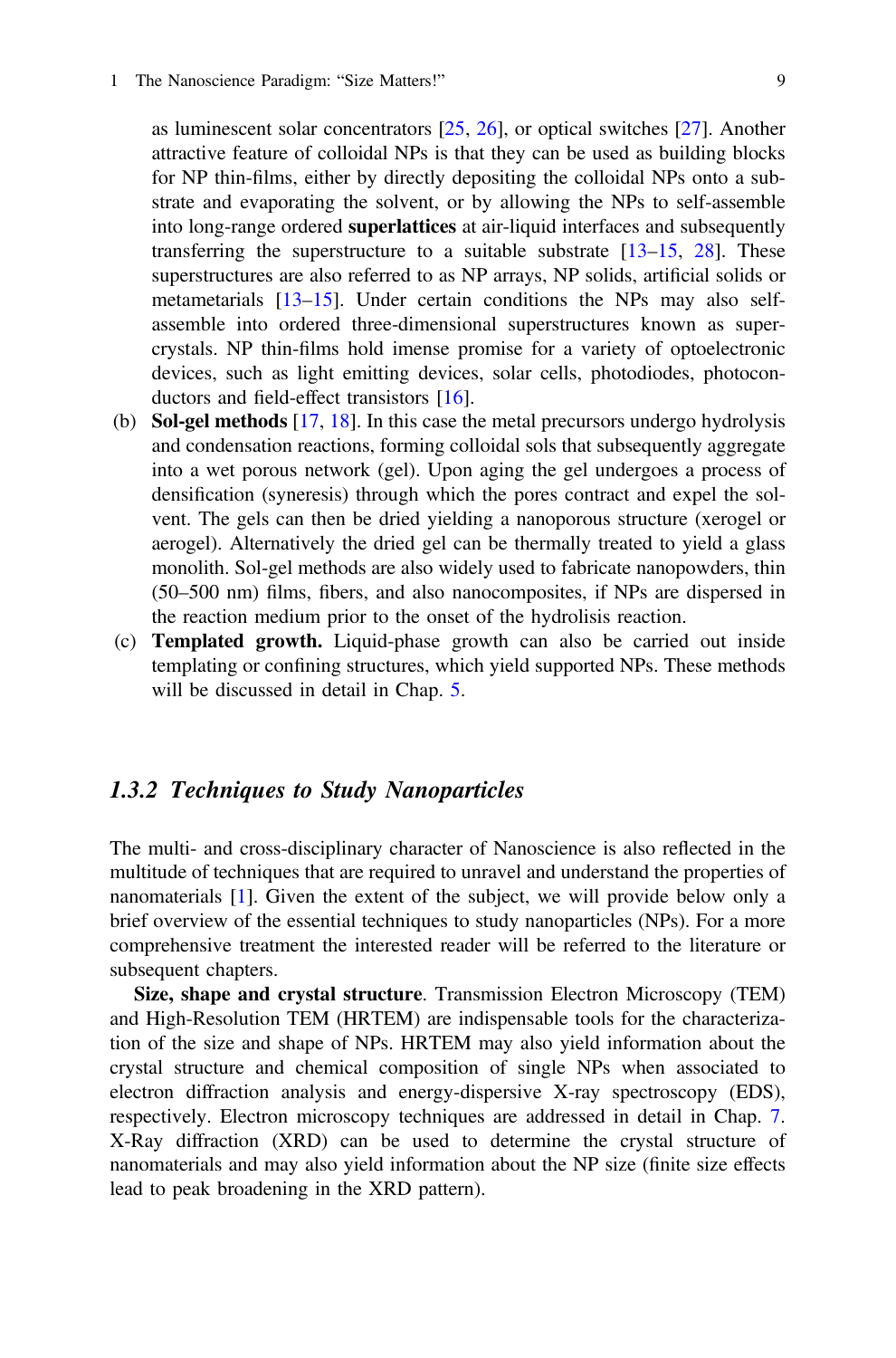Surface Characterization Techniques. Despite the large surface/volume ratio of nanoparticles, the NP surface has been scarcely investigated. Techniques commonly used for the surface characterization of bulk materials, such as X-Ray photoelectron spectroscopy (XPS) and Rutherford back-scattering spectroscopy (RBS), have penetration depths comparable to the typical dimensions of NPs and therefore yield information about the whole NP [\[1](#page-10-0)]. These techniques are thus useful to accurately determine the elemental composition of NPs, but cannot distinguish between surface and interior atoms. The degree of interior strain and disorder of NPs can be directly observed by combined small-angle X-Ray scattering (SAXS) and high-energy wide-angle X-ray scattering (WAXS) measurements, and also by extended X-Ray absorption fine structure (EXAFS) [[1\]](#page-10-0). Solution Nuclear Magnetic Resonance (NMR) spectroscopy has been used to investigate in situ the composition of the surfactant layer of colloidal NPs and is discussed in detail in Chap. [10.](http://dx.doi.org/10.1007/978-3-662-44823-6_10)

Optical spectroscopy. To unravel the optical properties and electronic structure of NPs a combination of spectroscopic techniques is needed [[29,](#page-11-0) [30](#page-11-0)]. Absorption, photoluminescence (PL), and PL excitation (PLE) spectroscopy provide information about the energy level structure, and may also be used to identify radiative recombination at dopants or defects (Chap. [2\)](http://dx.doi.org/10.1007/978-3-662-44823-6_2). Time-resolved (TR) PL spectroscopy is well-established as a quantitative tool for the analysis of photoexcitation dynamics in colloidal NPs, yielding information about both radiative and nonradiative exciton recombination channels. TR spectroscopy is also essential to investigate energy transfer processes within or between NPs (Chap. [2](http://dx.doi.org/10.1007/978-3-662-44823-6_2)). To probe the dynamics of fast processes, such as intraband relaxation, multiexciton generation and decay, and charge injection, a combination of ultrafast TR techniques must be used (viz., transient absorption, THz time-domain spectroscopy). These techniques provide complementary information regarding the fast relaxation of electrons and holes. The insights provided by optical spectroscopy on the photophysical properties of semiconductor and metals NPs are discussed in detail in Chaps. [2](http://dx.doi.org/10.1007/978-3-662-44823-6_2) and [3](http://dx.doi.org/10.1007/978-3-662-44823-6_3), respectively.

Scanning Tunneling Spectroscopy (STS). STS is a powerful technique to unravel the electronic energy levels of individual NPs and has been applied to both metallic and semiconductor NPs (see Chap. [8](http://dx.doi.org/10.1007/978-3-662-44823-6_8) for details).

Magnetic resonance spectroscopic techniques. NMR spectroscopy was already mentioned above, in the context of surface characterization techniques. Electron paramagnetic resonance (EPR) spectroscopy has been mostly applied to characterize paramagnetic ions (e.g.,  $Mn^{2+}$ ) in NPs, as it allows dopants at surface to be distinguished from those in the interior of the NP [[1\]](#page-10-0). The technique can also be applied after photoexcitation of the sample, allowing the interaction between the exciton and paramagnetic impurities to be observed, as well as photoexcited carriers bound to impurities (i.e., donor and acceptor centres). These techniques will be addressed in Chap. [9](http://dx.doi.org/10.1007/978-3-662-44823-6_9).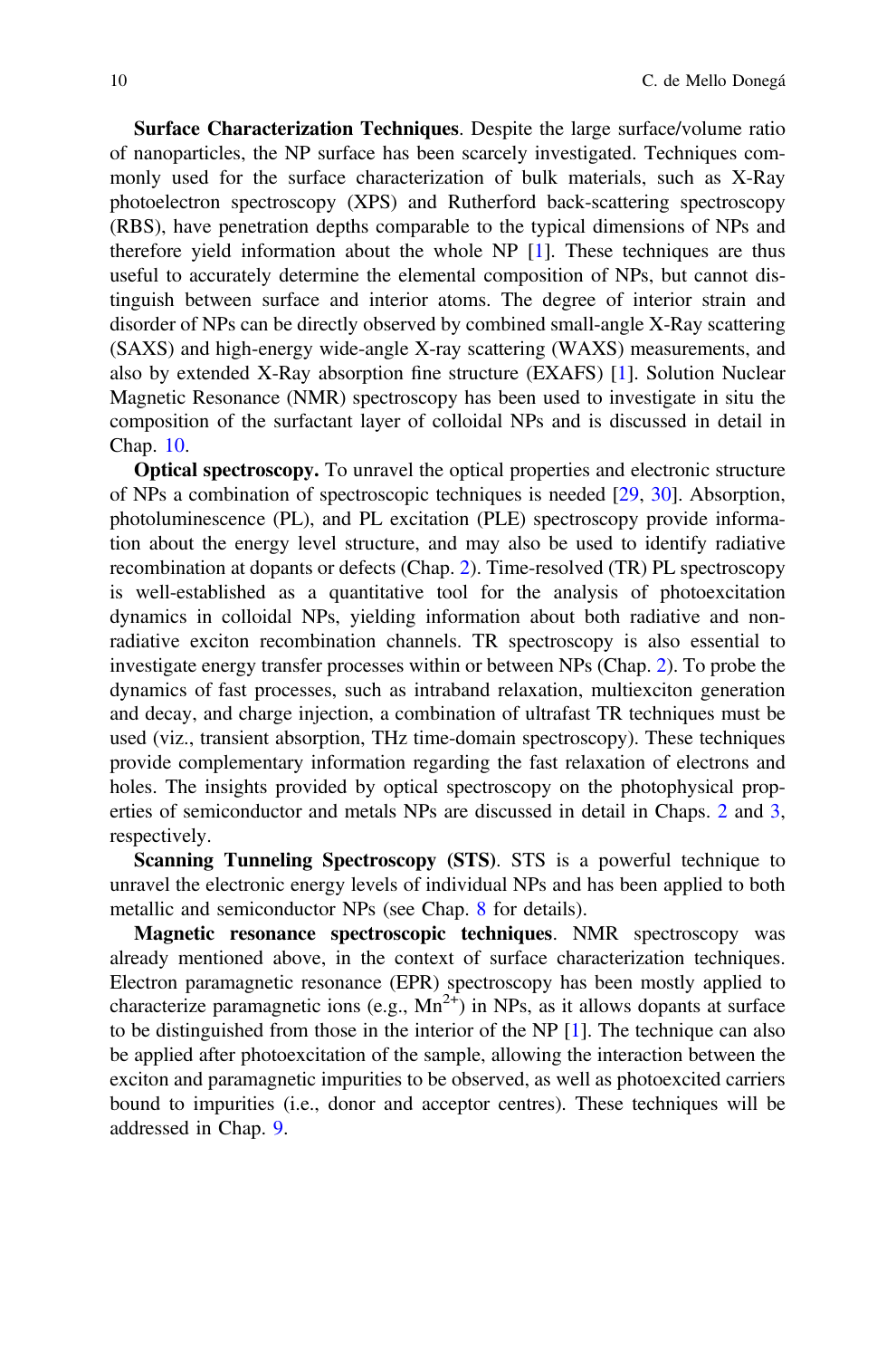#### <span id="page-10-0"></span>1.4 Exercises

- 1. Why are nanomaterials different from macroscopic materials?
- 2. What is the dimensionality of a:
	- (a) spherical 200 nm Pd particle?
	- (b) spherical 2 nm Pd particle?
	- (c) 400 nm long Pd wire with a 4 nm diameter?
	- (d) 2 nm thick film of Pd on a flat substrate?
- 3. Assume you are heating 2 g of each of the materials mentioned in exercise 2. Which one would be the first to melt? Justify your answer.
- 4. (a) Explain the difference between the "top-down" and "bottom-up" methods of fabrication of nanomaterials. Provide one example of each.
- 5. The surface/volume ratio of a nanoparticle increases as its size decreases. This has both beneficial and deleterious consequences. Give one example of each, and comment on possible preparation strategies to minimize the negative consequences and take advantage of the beneficial ones.

#### References

- 1. Donega, C.D.M.: Synthesis and properties of colloidal heteronanocrystals. Chem. Soc. Rev. 40, 1512–1546 (2011)
- 2. Alivisatos, A.P.: Perspectives on the physical chemistry of semiconductor nanocrystals. J. Phys. Chem. 100, 13226–13239 (1996)
- 3. Roduner, E.: Size matters: why nanomaterials are different. Chem. Soc. Rev. 35, 583–592 (2006)
- 4. Haruta, M.: Chance and necessity: my encounter with gold catalysts. Angew. Chem. Int. Ed. 53, 52–56 (2014)
- 5. Burda, C., Chen, X., Narayanan, R., El-Sayed, M.A.: Chemistry and properties of nanocrystals of different shapes. Chem. Rev. 105, 1025–1102 (2005)
- 6. Frey, N.A., Peng, S., Cheng, K., Sun, S.: Magnetic nanoparticles: synthesis, functionalization, and applications in bioimaging and magnetic energy storage. Chem. Soc. Rev. 38, 2532–2542 (2009)
- 7. Law, M., Goldberger, J., Yang, P.: Semiconductor nanowires and nanotubes. Ann. Rev. Mater. Res. 34, 83–122 (2004)
- 8. The National Nanotechnology Initiative—Strategic Plan (2004)
- 9. European Commission: Recommendation on the definition of nanomaterial, Official Journal of the European Union L275/38-40 (2011)
- 10. de Jongh, P.E., Eggenhuisen, T.M.: Nanoporous materials and confined liquids. In: Donega C. D.M. (ed.) Nanoparticles: Workhorses of Nanoscience. Springer, Heidelberg (2015) (Chapter 4)
- 11. Lekkerkerker, H.N.W., Tuinier, R.: Colloids and the Depletion Interaction. Springer, Heidelberg (2011)
- 12. Holder, E., Tessler, N., Rogach, A.L.: Hybrid nanocomposite materials with organic and inorganic components for opto-electronic devices. J. Mater. Chem. 18, 1064–1078 (2008)
- 13. Talapin, D.V., Lee, J., Kovalenko, M.V., Shevchenko, E.V.: Prospects of colloidal nanocrystals for electronic and optoelectronic applications. Chem. Rev. 110, 389–458 (2010)